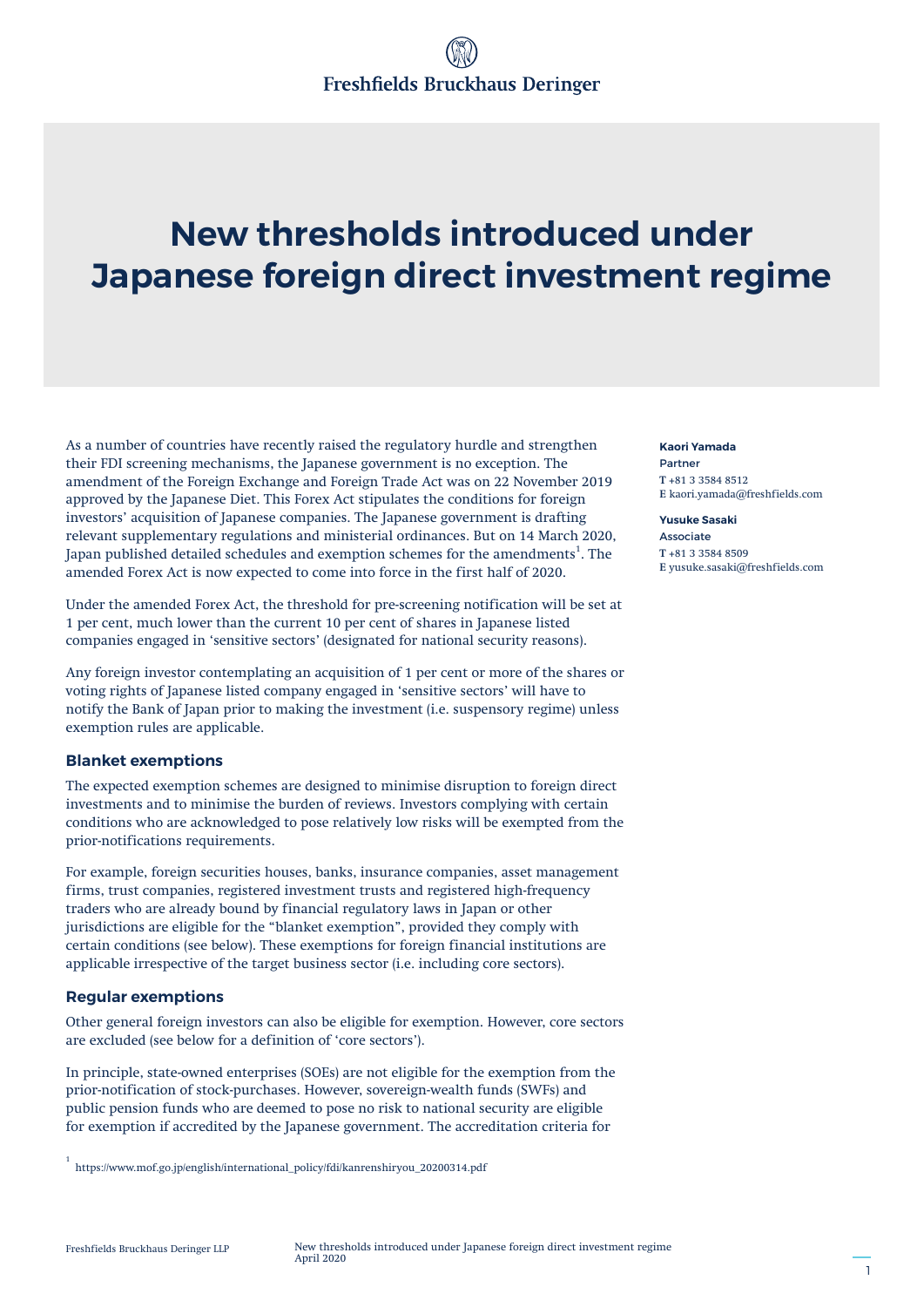SOEs are whether:

- 1. investment activities are only for economic returns; and
- 2. investment decisions are made independently of their governments.

#### **Conditions for exemptions**

Investors need to comply with three conditions to benefit from exemption:

- 1. investors or their closely-related persons will not become board members of the invested company;
- 2. investors will not propose the transfer or disposition of important business activities of the invested company to the general shareholders' meeting; and
- 3. investors will not access non-public information about the invested company's technology that could impact national security.

As mentioned above, foreign investments in designated core businesses (see below) cannot generally be exempted from prior-screening review. Foreign investors, including SWFs and public pension funds seeking exemption from prior-screening for up to 10 per cent of businesses in core sectors must comply with two additional conditions:

- 4. investors will not become members of the investee companies' committees that make important decisions in these core business activities; and
- 5. investors will not make proposals, in a written form, to the executive board of the investee companies or board members requiring their responses and/or actions by certain deadlines.

#### **Designated 'sensitive sectors'**

#### **Core sectors**

The Japanese Government plans to designate 12 industries as having national security concerns (i.e. being core designated business sectors). These are divided between sectors that are wholly regulated:

- 1. weapons;
- 2. aircrafts;
- 3. nuclear facilities;
- 4. space; and
- 5. dual-use technologies;
- … and other sectors that are partially regulated, namely:
- 6. cybersecurity;
- 7. electricity;
- 8. gas;
- 9. telecommunications;
- 10. water supply;
- 11. rail; and
- 12. oil.